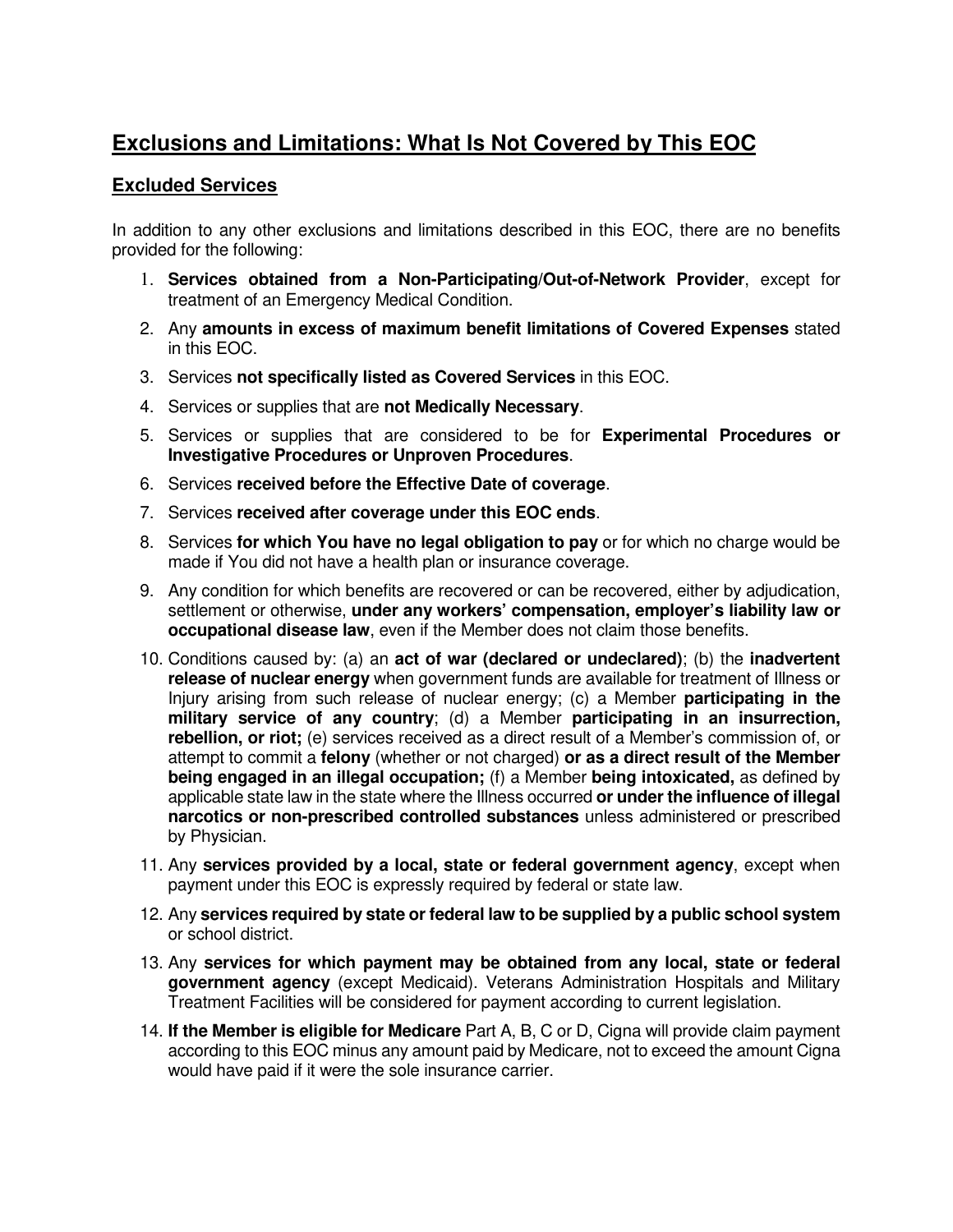- 15. **Court-ordered treatment or hospitalization**, unless such treatment is prescribed by a Physician and listed as covered in this EOC.
- 16. Professional **services or supplies received or purchased directly or on your behalf by anyone, including a Physician, from** any of the following:
	- Yourself or your employer;
	- A person who lives in the Member's home, or that person's employer;
	- A person who is related to the Member by blood, marriage or adoption, or that person's employer; or
	- A facility or health care professional that provides to You or to an organization from which You receive remuneration.
- 17. Services of a Hospital emergency room **for any condition that is not an Emergency Medical Condition** as defined in this EOC.
- 18. **Custodial Care, including but not limited to rest cures; infant, child or adult day care, including geriatric day care**.
- 19. **Private duty nursing** except when provided as part of the home health care services or Hospice Services benefit in this EOC.
- 20. Inpatient room and board **Charges in connection with a Hospital stay primarily for environmental change or physical therapy.**
- 21. Services received during **an inpatient stay when the stay is primarily related to**  behavioral, social maladjustment, lack of discipline or other antisocial actions which are not specifically the result of a Mental Health Disorder.
- 22. **Complementary and alternative medicine services, including but not limited to**: massage therapy; animal therapy, including but not limited to equine therapy or canine therapy; art therapy; meditation; visualization; acupuncture; acupressure; acupuncture point injection therapy; reflexology; rolfing; light therapy; aromatherapy; music or sound therapy; dance therapy; sleep therapy; hypnosis; energy-balancing; breathing exercises; movement and/or exercise therapy including but not limited to yoga, pilates, tai-chi, walking, hiking, swimming, golf; and any other alternative treatment as defined by the National Center for Complementary and Alternative Medicine (NCCAM) of the National Institutes of Health. Services specifically listed as covered under "Rehabilitative Therapy" and "Habilitative Therapy" are not subject to this exclusion.
- 23. Any services or supplies **provided by or at a place for the aged, a nursing home, or any facility** a significant portion of the activities of which include rest, recreation, leisure, or any other services that are not Covered Services.
- 24. **Assistance in activities of daily living**, including but not limited to: bathing, eating, dressing, or other Custodial Care, self-care activities or homemaker services, and services primarily for rest, domiciliary or convalescent care.
- 25. **Services performed by unlicensed practitioners** or services which do not require licensure to perform, for example meditation, breathing exercises, guided visualization.
- 26. Inpatient room and board **Charges in connection with a Hospital stay primarily for diagnostic tests** which could have been performed safely on an outpatient basis.
- 27. **Services which are self-directed** to a free-standing or Hospital-based diagnostic facility.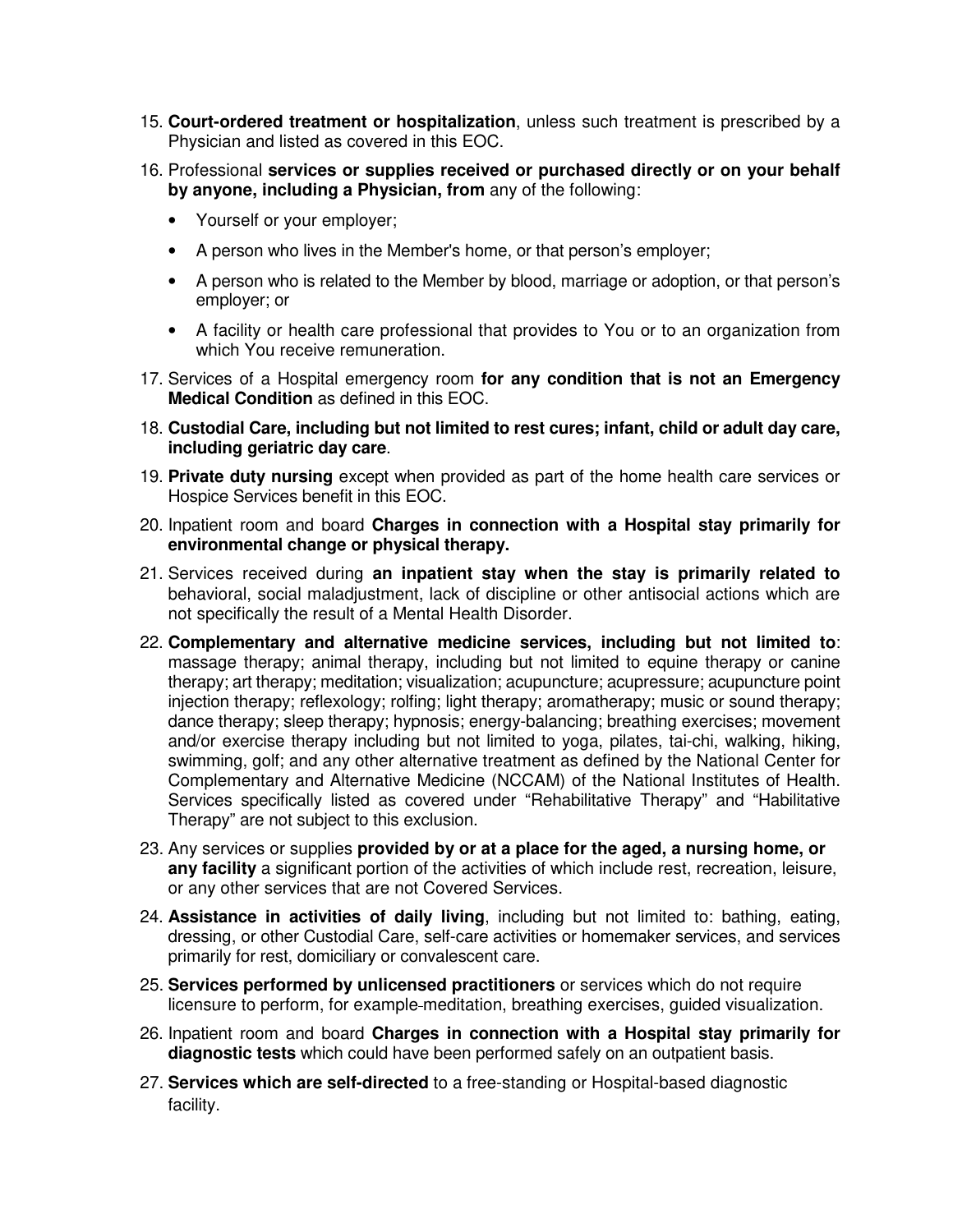- 28. Services **ordered by a Physician or other Provider who is an employee or representative of a free-standing or Hospital-based diagnostic facility**, when that Physician or other Provider:
	- Has not been actively involved in Your medical care prior to ordering the service, or
	- Is not actively involved in Your medical care after the service is received.
	- This exclusion does not apply to mammography.
- 29. **Dental services**, dentures, bridges, crowns, caps or other Dental Prostheses, extraction of teeth or treatment to the teeth or gums, except as specifically provided in this EOC.
- 30. **Orthodontic Services**, braces and other orthodontic appliances including orthodontic services for Temporomandibular Joint Dysfunction.
- 31. **Dental Implants**: Dental materials implanted into or on bone or soft tissue or any associated procedure as part of the implantation or removal of dental implants.
- 32. **Any services covered under both this medical plan and an accompanying exchangecertified pediatric dental plan**, and reimbursed under the dental plan, will not be reimbursed under this plan.
- 33. **Hearing aids** including but not limited to semi-implantable hearing devices, audiant bone conductors and Bone Anchored Hearing Aids (BAHAs), except as specifically stated in this EOC, limited to the least expensive professionally adequate device. For the purposes of this exclusion, a hearing aid is any device that amplifies sound.
- 34. **Routine hearing tests** except as provided under Preventive Care.
- 35. **Gene therapy** including, but not limited to, the cost of the Gene Therapy product, and any medical, surgical, professional and facility services directly related to the administration of the Gene Therapy product.
- 36. **Optometric services**, eye exercises including orthoptics, eyeglasses, contact lenses, routine eye exams, and routine eye refractions, except as specifically stated in this EOC under Pediatric Vision.
- 37. An **eye surgery solely for the purpose of correcting refractive defects** of the eye, such as near-sightedness (myopia), astigmatism and/or farsightedness (presbyopia).
- 38. **Cosmetic surgery, therapy** or other services for beautification, to improve or alter appearance or self-esteem or to treat psychological or psychosocial complaints regarding one's appearance. This exclusion does not apply to Reconstructive Surgery to restore a bodily function or to correct a deformity caused by Injury or congenital defect of a Newborn child, or for Medically Necessary Reconstructive Surgery performed to restore symmetry incident to a mastectomy or lumpectomy.
- 39. **Aids or devices that assist with nonverbal communication**, including but not limited to communication boards, prerecorded speech devices, laptop computers, desktop computers, Personal Digital Assistants (PDAs), Braille typewriters, visual alert systems for the deaf and memory books except as specifically stated in this EOC.
- 40. **Non-Medical counseling or ancillary services**, including but not limited to: education, training, vocational rehabilitation, behavioral training, biofeedback, neurofeedback, employment counseling, back school, return to work services, work hardening programs, driving safety, and services, training, educational therapy or other non-medical ancillary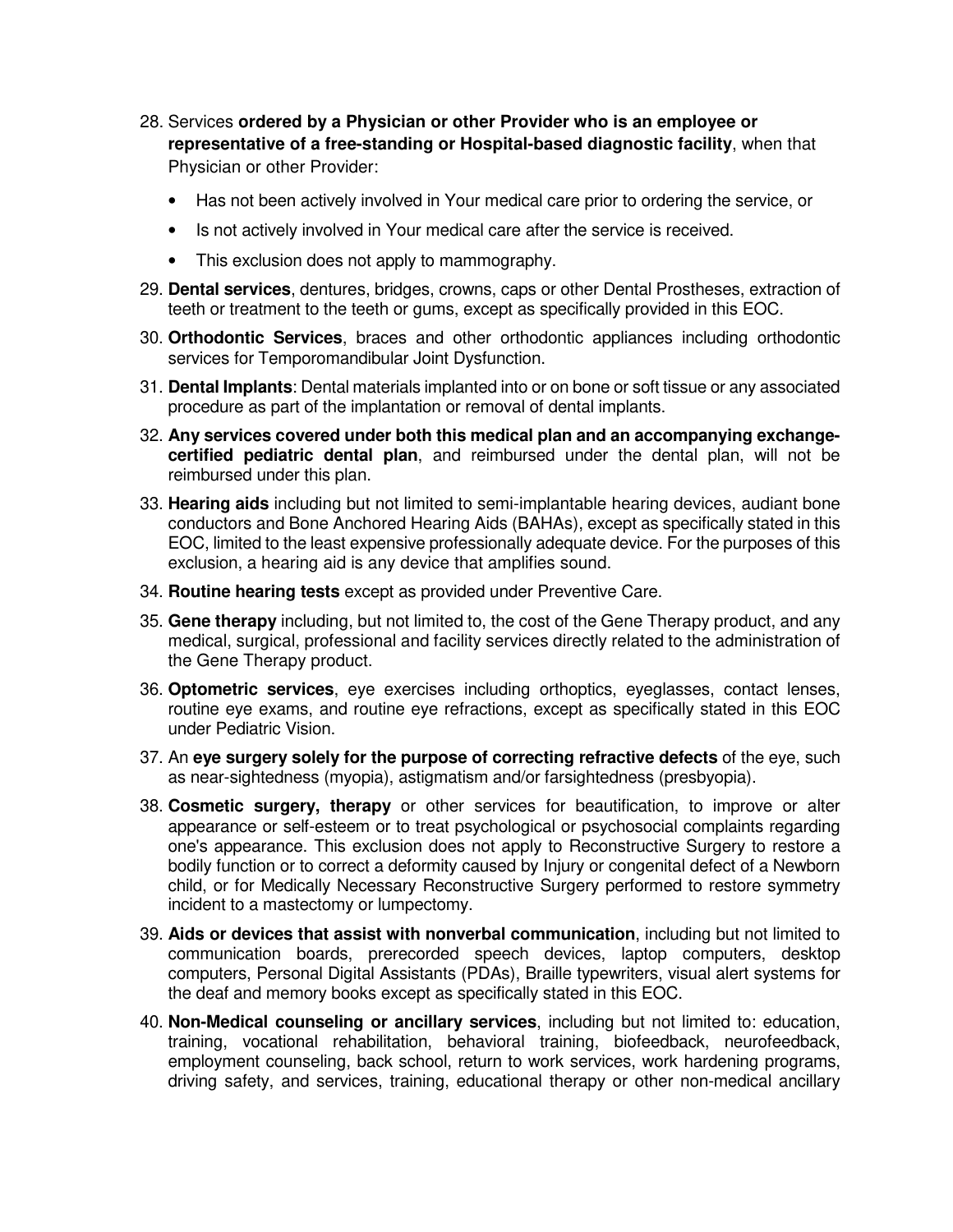services for learning disabilities and developmental delays, **except** as otherwise stated in this EOC.

- 41. **Services and procedures for** redundant skin surgery including abdominoplasty/panniculectomy, removal of skin tags, craniosacral/cranial therapy, applied kinesiology, prolotherapy and extracorporeal shock wave lithotripsy (ESWL) for musculoskeletal and orthopedic conditions, macromastia or gynecomastia; varicose veins; rhinoplasty and blepharoplasty Procedures, surgery or treatments to **change characteristics of the body** to those of the opposite sex unless such services are deemed Medically Necessary or otherwise meet applicable coverage requirements.
- 42. Any treatment, prescription drug, service or supply **to treat sexual dysfunction**, enhance sexual performance or increase sexual desire.
- 43. Fees associated with the **collection or donation of blood or blood products**, except for autologous donation in anticipation of scheduled services where in the utilization review Physician's opinion the likelihood of excess blood loss is such that transfusion is an expected adjunct to surgery.
- 44. Blood administration **for the purpose of general improvement in physical condition.**
- 45. **Orthopedic shoes** (except when joined to Braces), shoe inserts, foot orthotic devices.
- 46. **External and internal power enhancements** or power controls for prosthetic limbs and terminal devices.
- 47. **Myoelectric prostheses** peripheral nerve stimulators.
- 48. **Electronic prosthetic limbs or appliances** unless Medically Necessary, when a lesscostly alternative is not sufficient.
- 49. **Prefabricated foot Orthoses**.
- 50. **Cranial banding/cranial orthoses/other similar devices**, except when used postoperatively for synostotic plagiocephaly.
- 51. **Orthosis shoes**, shoe additions, procedures for foot orthopedic shoes, shoe modifications and transfers.
- 52. **Orthoses primarily used for cosmetic** rather than functional reasons.
- 53. **Non-foot Orthoses**, except **only** the following non-foot orthoses are covered when Medically Necessary:
	- Rigid and semi-rigid custom fabricated Orthoses;
	- Semi-rigid pre-fabricated and flexible Orthoses; and
	- Rigid pre-fabricated Orthoses, including preparation, fitting and basic additions, such as bars and joints.
- 54. Services primarily for **weight reduction or treatment of obesity including morbid obesity**, or any care which involves weight reduction as a main method for treatment. This includes any morbid obesity surgery, even if the Member has other health conditions that might be helped by a reduction of obesity or weight, or any program, product or medical treatment for weight reduction or any expenses of any kind to treat obesity, weight control or weight reduction.
- 55. **Routine physical exams or tests** that do not directly treat an actual Illness, Injury or condition. This includes reports, evaluations, or hospitalization not required for health